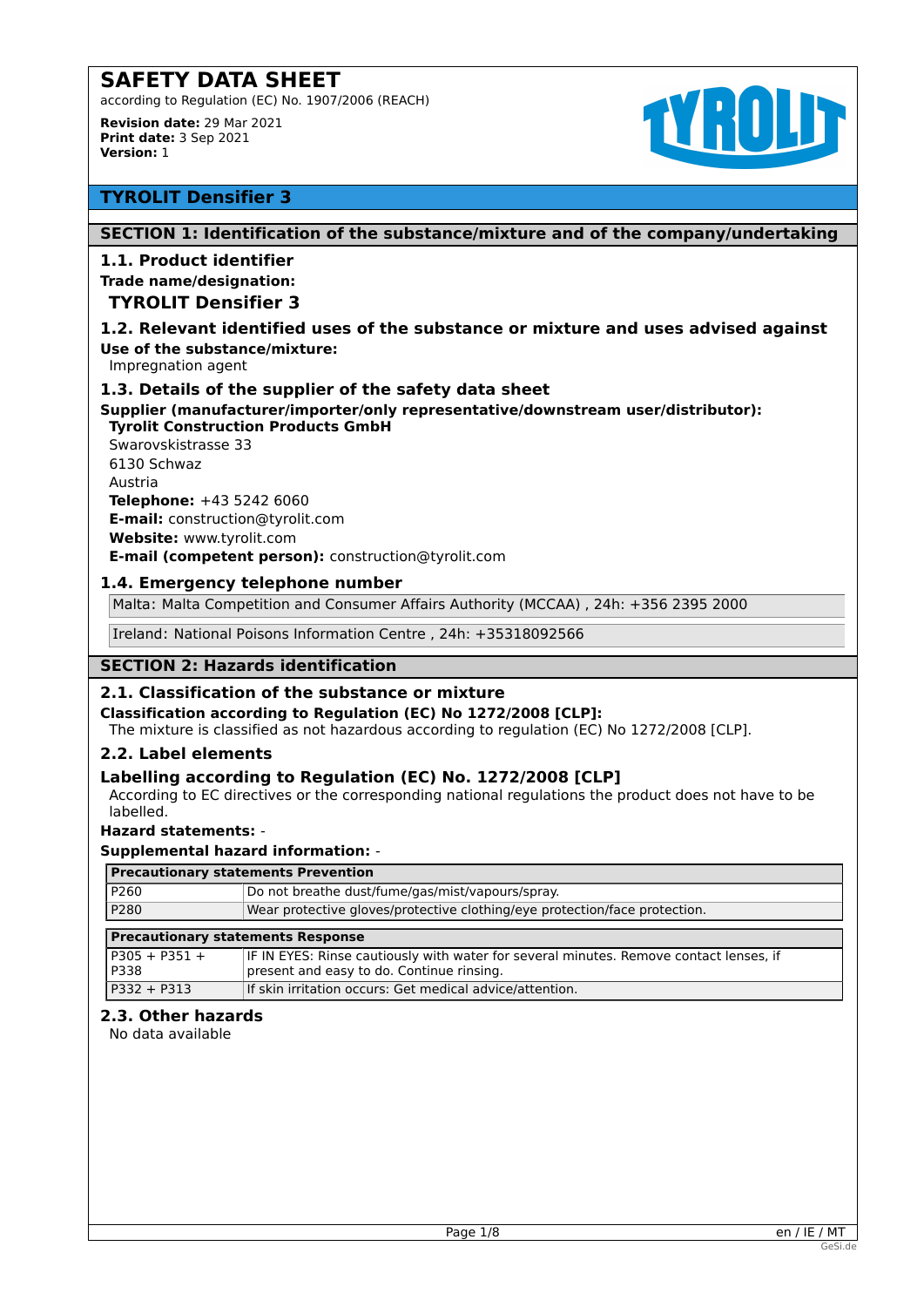according to Regulation (EC) No. 1907/2006 (REACH)

**Revision date:** 29 Mar 2021 **Print date:** 3 Sep 2021 **Version:** 1



# **TYROLIT Densifier 3**

### **SECTION 3: Composition / information on ingredients**

### **3.2. Mixtures**

### **Hazardous ingredients / Hazardous impurities / Stabilisers:**

| product identifiers                                                                                 | Substance name<br>Classification according to Regulation (EC) No 1272/2008<br><b>ICLPT</b> | Concen-<br>tration  |
|-----------------------------------------------------------------------------------------------------|--------------------------------------------------------------------------------------------|---------------------|
| <b>CAS No.: 1310-65-2</b><br><b>EC No.: 215-183-4</b><br><b>REACH No.:</b><br>01-2119560576-31-XXXX | lithium hydroxide<br>Acute Tox. 4 (H302), Skin Corr. 1B (H314)<br><b>Danger</b>            | $0 - 3$<br>weight-% |

Full text of H- and EUH-phrases: see section 16.

### **SECTION 4: First aid measures**

# **4.1. Description of first aid measures**

### **General information:**

In case of accident or unwellness, seek medical advice immediately (show directions for use or safety data sheet if possible). Remove victim out of the danger area. Remove contaminated, saturated clothing. If unconscious but breathing normally, place in recovery position and seek medical advice. Do not leave affected person unattended.

# **Following inhalation:**

# Provide fresh air.

# **After eye contact:**

After contact with the eyes, rinse with water with the eyelids open for a sufficient length of time, then consult an ophthalmologist immediately. Rinse cautiously with water for several minutes. Remove contact lenses, if present and easy to do. Continue rinsing. If eye irritation persists: Get medical advice/ attention.

### **Following ingestion:**

If accidentally swallowed rinse the mouth with plenty of water (only if the person is conscious) and obtain immediate medical attention. Rinse mouth. Let 1 glass of water be drunken in little sips (dilution effect). Get medical advice/attention if you feel unwell.

### **4.2. Most important symptoms and effects, both acute and delayed** No known symptoms to date.

# **4.3. Indication of any immediate medical attention and special treatment needed** Treat symptomatically.

### **SECTION 5: Firefighting measures**

# **5.1. Extinguishing media**

### **Suitable extinguishing media:**

The product itself does not burn. Co-ordinate fire-fighting measures to the fire surroundings.

# **Unsuitable extinguishing media:**

Full water jet

### **5.2. Special hazards arising from the substance or mixture**

Pyrolysis products, toxic. The product itself does not burn.

**Hazardous combustion products:**

Nitrogen oxides (NOx), Carbon dioxide (CO2), Carbon monoxide, In case of fire: Gases/vapours, toxic

### **5.3. Advice for firefighters**

Wear a self-contained breathing apparatus and chemical protective clothing.

### **5.4. Additional information**

Collect contaminated fire extinguishing water separately. Do not allow entering drains or surface water.Dispose of waste according to applicable legislation.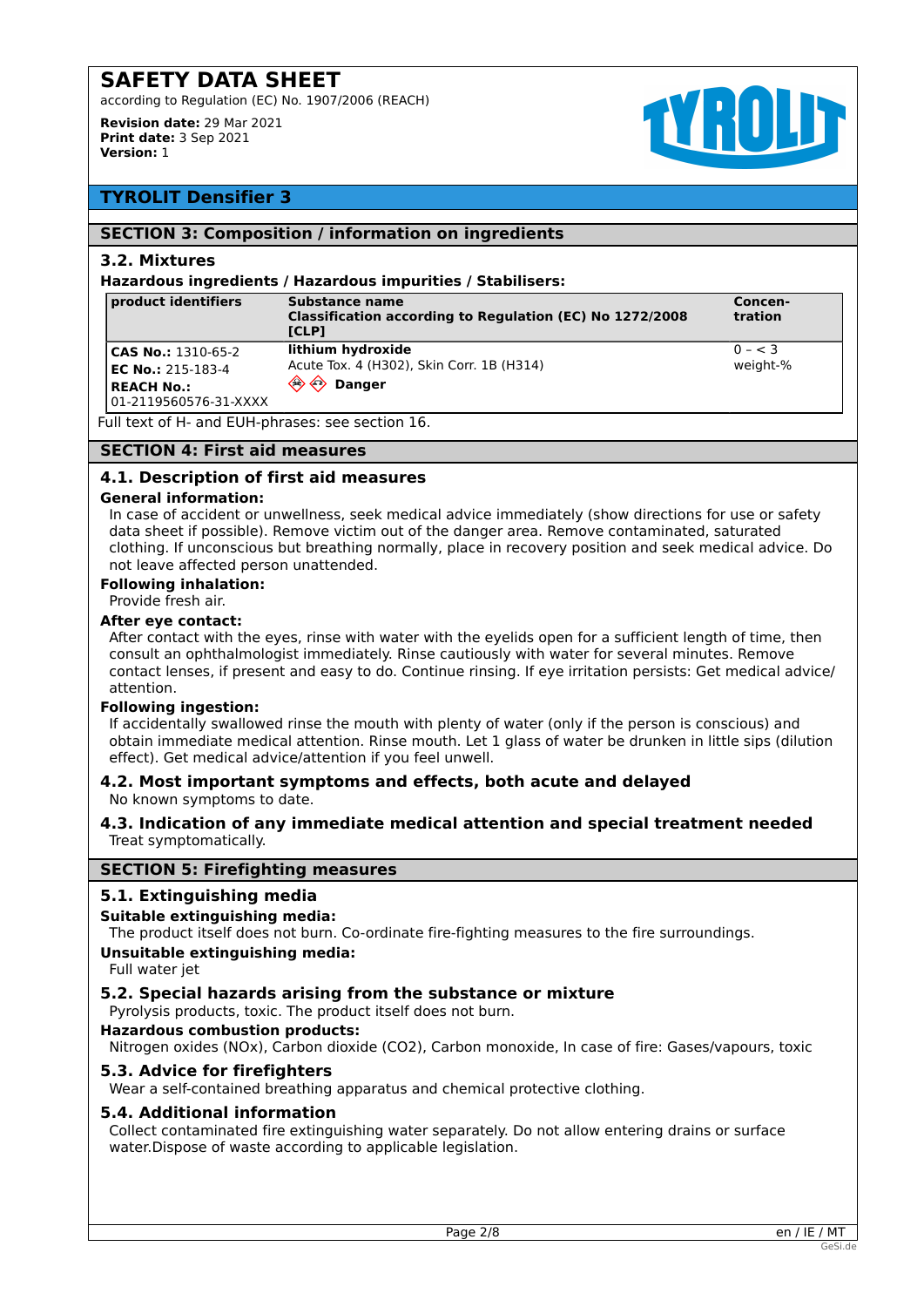according to Regulation (EC) No. 1907/2006 (REACH)

**Revision date:** 29 Mar 2021 **Print date:** 3 Sep 2021 **Version:** 1



# **TYROLIT Densifier 3**

### **SECTION 6: Accidental release measures**

## **6.1. Personal precautions, protective equipment and emergency procedures**

# **6.1.1. For non-emergency personnel**

### **Personal precautions:**

Remove persons to safety.Special danger of slipping by leaking/spilling product. Provide adequate ventilation. Avoid breathing dust/fume/gas/mist/vapours/spray.

### **Protective equipment:**

Wear protective gloves/protective clothing/eye protection/face protection.

### **6.1.2. For emergency responders**

### **Personal protection equipment:**

Personal protection equipment: see section 8

### **6.2. Environmental precautions**

Do not allow to enter into surface water or drains.

# **6.3. Methods and material for containment and cleaning up**

### **For containment:**

Absorb with liquid-binding material (sand, diatomaceous earth, acid- or universal binding agents).

### **For cleaning up:**

Wipe up with absorbent material (eg. cloth, fleece). Water (with cleaning agent)

### **6.4. Reference to other sections**

Safe handling: see section 7 Personal protection equipment: see section 8 Disposal: see section 13

### **6.5. Additional information**

Use appropriate container to avoid environmental contamination.

# **SECTION 7: Handling and storage**

## **7.1. Precautions for safe handling**

### **Protective measures**

### **Advices on safe handling:**

Wear personal protection equipment (refer to section 8).

## **Fire prevent measures:**

Usual measures for fire prevention. No special measures are necessary.

### **Measures to prevent aerosol and dust generation:**

Use only outdoors or in a well-ventilated area.

## **Environmental precautions:**

Do not allow to enter into surface water or drains.

### **Advices on general occupational hygiene**

Wash hands before breaks and after work. Use protective skin cream before handling the product. When using do not eat, drink or smoke. Avoid contact with eyes and skin.

# **7.2. Conditions for safe storage, including any incompatibilities**

### **Technical measures and storage conditions:**

Keep container tightly closed in a cool, well-ventilated place.

# **Packaging materials:**

Keep/Store only in original container.

## **Requirements for storage rooms and vessels:**

The floor should be leak tight, jointless and not absorbent.

#### **Hints on storage assembly:**

Do not store together with: Food and feedingstuffs

**Storage class (TRGS 510, Germany):** 12 - non-combustible liquids that cannot be assigned to any of the above storage classes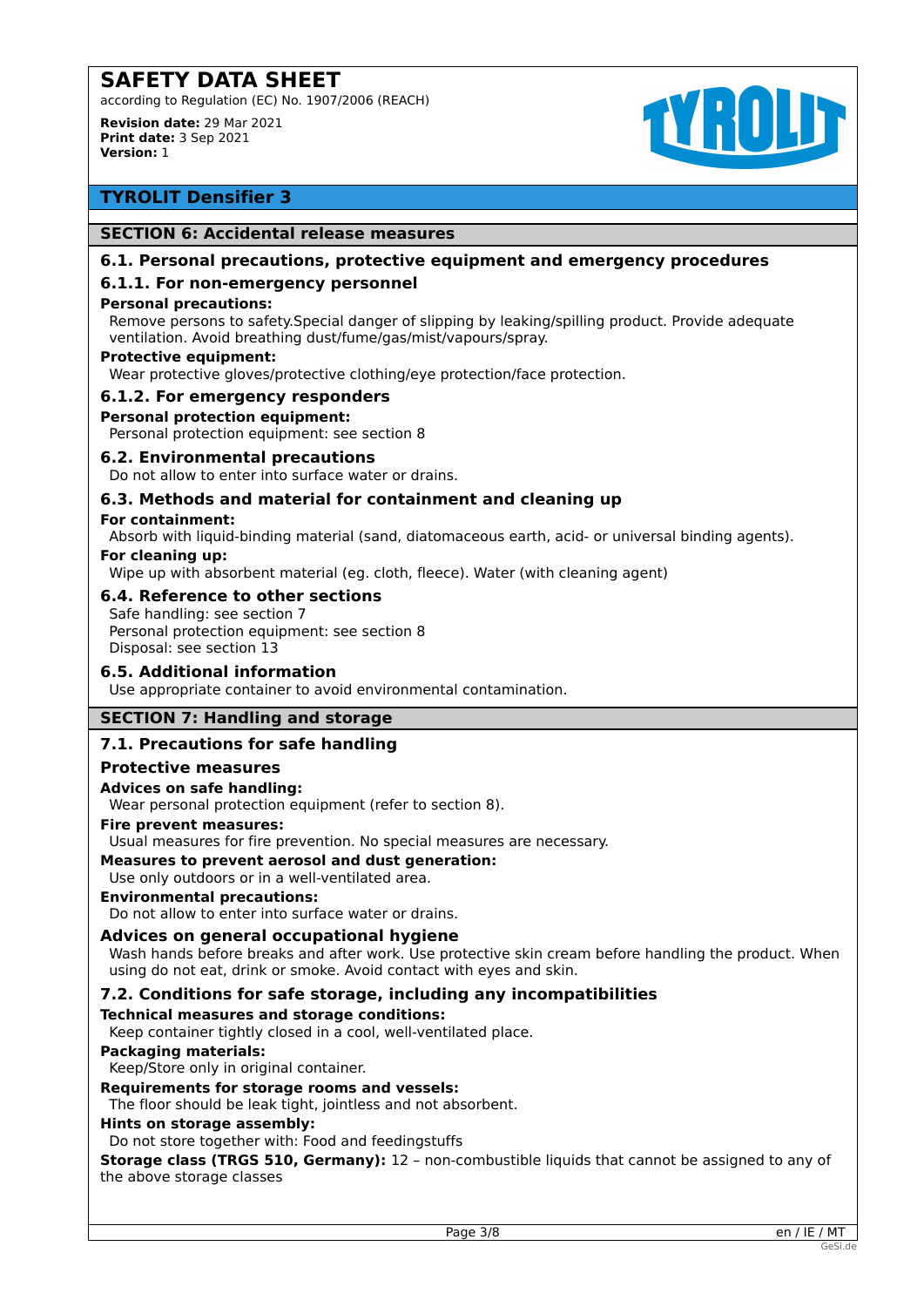according to Regulation (EC) No. 1907/2006 (REACH)

**Revision date:** 29 Mar 2021 **Print date:** 3 Sep 2021 **Version:** 1



# **TYROLIT Densifier 3**

# **Further information on storage conditions:**

Protect containers against damage.

# **7.3. Specific end use(s)**

# **Recommendation:**

Observe technical data sheet.

# **SECTION 8: Exposure controls/personal protection**

# **8.1. Control parameters**

# **8.1.1. Occupational exposure limit values**

| <b>Limit value</b><br>type (country<br>of origin) | Substance name                                               | 1) Long-term occupational exposure limit value<br>2 short-term occupational exposure limit value<br>3 Instantaneous value<br>4 Monitoring and observation processes<br>5 Remark |
|---------------------------------------------------|--------------------------------------------------------------|---------------------------------------------------------------------------------------------------------------------------------------------------------------------------------|
| IE                                                | lithium hydroxide<br>CAS No.: 1310-65-2<br>EC No.: 215-183-4 | $(2)$ 1 mg/m <sup>3</sup>                                                                                                                                                       |

# **8.1.2. Biological limit values**

No data available

# **8.1.3. DNEL-/PNEC-values**

| <b>Substance name</b>                                                   | <b>DNEL value</b>      | <b>1</b> DNEL type<br>2 Exposure route                        |
|-------------------------------------------------------------------------|------------------------|---------------------------------------------------------------|
| Silicic acid, potassium salt<br>CAS No.: 1312-76-1<br>EC No.: 215-199-1 | $1.38 \text{ mg/m}^3$  | 1 DNEL Consumer<br>2 Long-term - inhalation, systemic effects |
| Silicic acid, potassium salt<br>CAS No.: 1312-76-1<br>EC No.: 215-199-1 | 5.61 mg/kg<br>bw/day   | 1 DNEL worker<br>2 Long-term - inhalation, local effects      |
| Silicic acid, potassium salt<br>CAS No.: 1312-76-1<br>EC No.: 215-199-1 | $0.74 \text{ mg/m}^3$  | (1) DNEL Consumer<br>2 Long-term - dermal, systemic effects   |
| Silicic acid, potassium salt<br>CAS No.: 1312-76-1<br>EC No.: 215-199-1 | $1.49$ mg/kg<br>bw/day | 1 DNEL worker<br>2 Long-term - dermal, local effects          |
| Silicic acid, potassium salt<br>CAS No.: 1312-76-1<br>EC No.: 215-199-1 | $0.74$ mg/kg<br>bw/day | 1 DNEL Consumer<br>2 Long-term - oral, systemic effects       |
| <b>Substance name</b>                                                   | <b>PNEC Value</b>      | 1 PNEC type                                                   |
| Silicic acid notassium salt                                             | 7.5 ma/l               | 1 DNEC aquatic frochwator                                     |

| Silicic acid, potassium salt<br>l CAS No.: 1312-76-1<br>l EC No.: 215-199-1 | $7.5 \text{ mg/l}$ | 1 D PNEC aquatic, freshwater |
|-----------------------------------------------------------------------------|--------------------|------------------------------|

# **8.2. Exposure controls**

# **8.2.1. Appropriate engineering controls**

No data available

# **8.2.2. Personal protection equipment**

**Eye/face protection:**

Eye glasses with side protection EN 166

### **Skin protection:**

Tested protective gloves must be worn EN ISO 374 Suitable material: Butyl caoutchouc (butyl rubber) Breakthrough time: 120 min. In the case of wanting to use the gloves again, clean them before taking off and air them well. Breakthrough times and swelling properties of the material must be taken into consideration.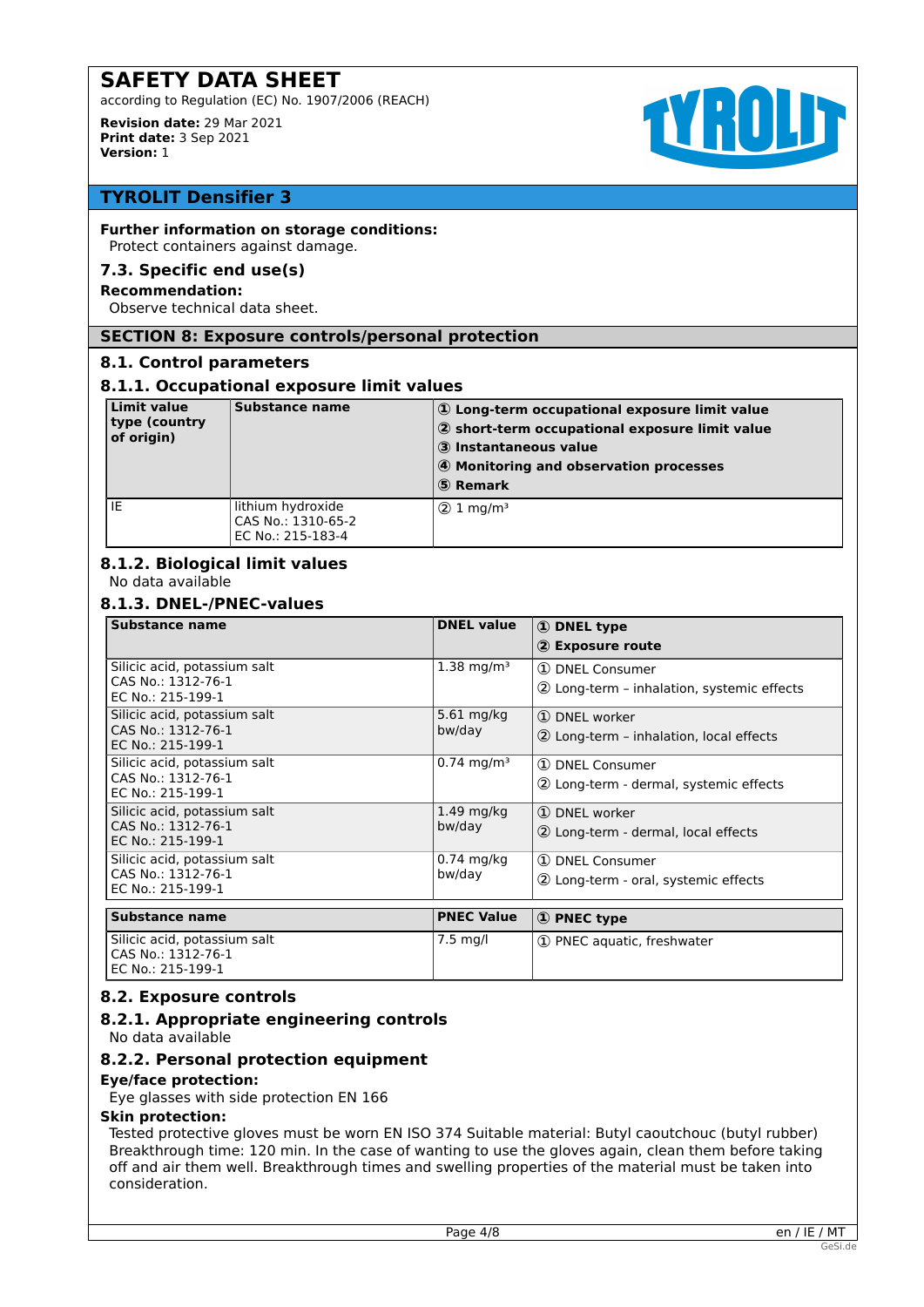according to Regulation (EC) No. 1907/2006 (REACH)

**Revision date:** 29 Mar 2021 **Print date:** 3 Sep 2021 **Version:** 1



# **TYROLIT Densifier 3**

### **Respiratory protection:**

If technical exhaust or ventilation measures are not possible or insufficient, respiratory protection must be worn. Respiratory protection necessary at: aerosol or mist formation. Filtering device (full mask or mouthpiece) with filter: P-2

## **Other protection measures:**

Do not breathe vapour/aerosol. Avoid contact with eyes. Wear suitable protective clothing and gloves.

# **8.2.3. Environmental exposure controls**

See section 7. No additional measures necessary.

# **8.3. Additional information**

No data available

# **SECTION 9: Physical and chemical properties**

# **9.1. Information on basic physical and chemical properties**

### **Appearance**

**Physical state:** Liquid **Colour:** colourless **Odour:** not determined

# **Safety relevant basis data**

| parameter                                       |                                  | at °C | <b>Method</b>       | <b>Remark</b> |
|-------------------------------------------------|----------------------------------|-------|---------------------|---------------|
| рH                                              | 11                               | 20 °C |                     |               |
| Melting point                                   | not determined                   |       |                     |               |
| Freezing point                                  | not determined                   |       |                     |               |
| Initial boiling point and boiling<br>range      | >100 °C                          |       |                     |               |
| Decomposition temperature                       | not determined                   |       |                     |               |
| Flash point                                     | not determined                   |       |                     |               |
| Evaporation rate                                | not determined                   |       |                     |               |
| Auto-ignition temperature                       | not determined                   |       |                     |               |
| Upper/lower flammability or<br>explosive limits | not determined                   |       |                     |               |
| Vapour pressure                                 | not determined                   |       |                     |               |
| Vapour density                                  | not determined                   |       |                     |               |
| Density                                         | $\approx$ 1.11 g/cm <sup>3</sup> | 20 °C | ISO 2811, part<br>2 |               |
| Relative density                                | not determined                   |       |                     |               |
| <b>Bulk density</b>                             | not determined                   |       |                     |               |
| Water solubility                                | completely<br>miscible           | 20 °C |                     |               |
| Partition coefficient: n-octanol/<br>water      | not determined                   |       |                     |               |
| Dynamic viscosity                               | not determined                   |       |                     |               |
| Kinematic viscosity                             | not determined                   |       |                     |               |

# **9.2. Other information**

No data available

## **SECTION 10: Stability and reactivity**

### **10.1. Reactivity**

No hazardous reaction when handled and stored according to provisions. The product itself does not burn.

## **10.2. Chemical stability**

The product is chemically stable under recommended conditions of storage, use and temperature.

### **10.3. Possibility of hazardous reactions**

Exothermic reaction with: Acid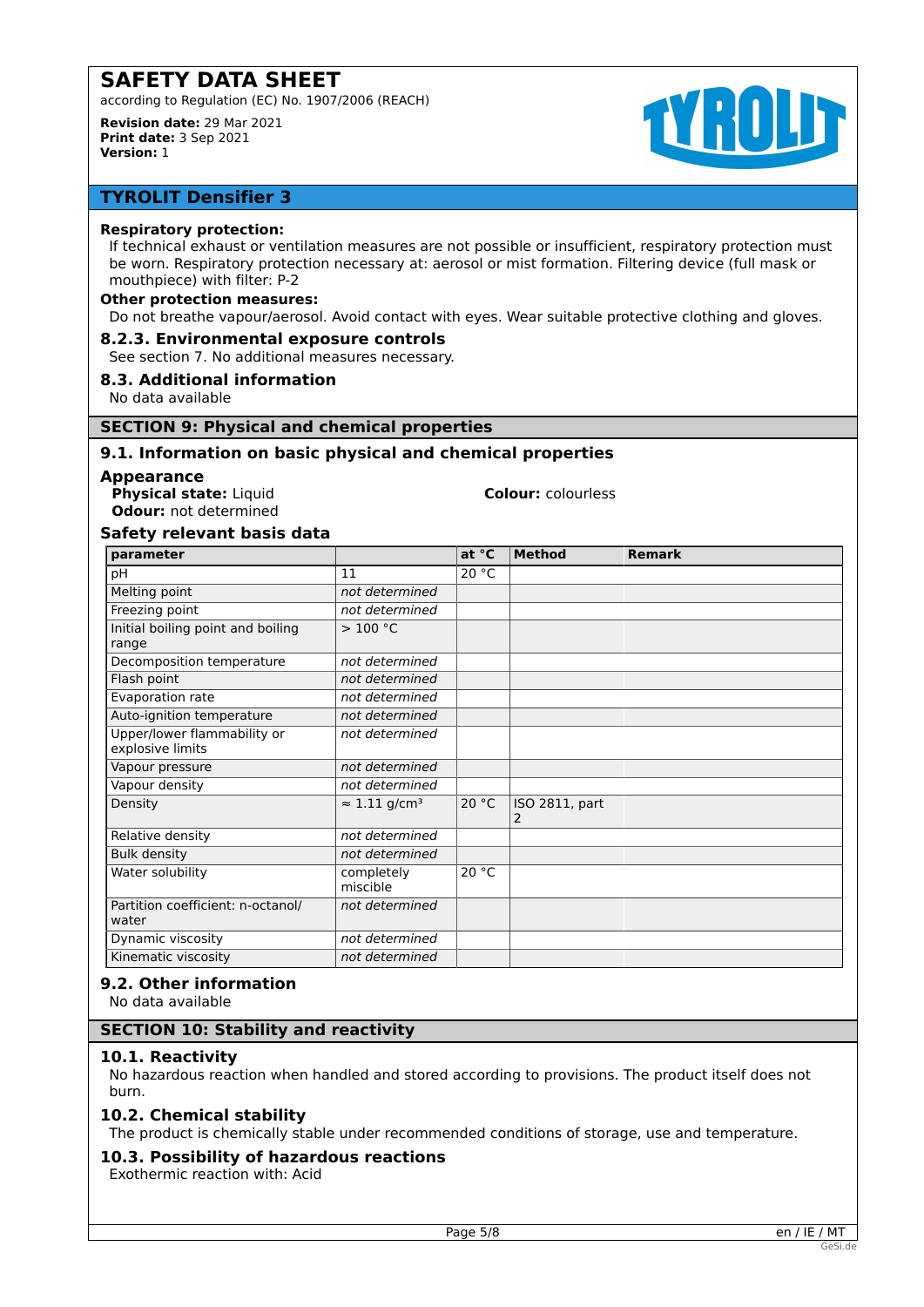according to Regulation (EC) No. 1907/2006 (REACH)

**Revision date:** 29 Mar 2021 **Print date:** 3 Sep 2021 **Version:** 1



# **TYROLIT Densifier 3**

## **10.4. Conditions to avoid**

See section 7. No additional measures necessary.

### **10.5. Incompatible materials**

Materials to avoid: Acid, Light metal

# **10.6. Hazardous decomposition products**

In case of fire: Gases/vapours, toxic

### **Further information**

No known hazardous decomposition products.

# **SECTION 11: Toxicological information**

# **11.1. Information on hazard classes as defined in Regulation (EC) No 1272/2008**

| <b>Substance name</b>                                        | <b>Toxicological information</b>                                                                                                         |
|--------------------------------------------------------------|------------------------------------------------------------------------------------------------------------------------------------------|
| lithium hydroxide<br>CAS No.: 1310-65-2<br>EC No.: 215-183-4 | $LD_{50}$ oral:<br>210 mg/kg (Rat)<br>$LD_{50}$ dermal:<br>>2,000 mg/kg (rat)<br>LC <sub>50</sub> Acute inhalation toxicity (dust/mist): |
|                                                              | $>3.4$ mg/l 4 h (rat)                                                                                                                    |

# **Acute oral toxicity:**

not determined

**Acute dermal toxicity:**

not determined **Acute inhalation toxicity:**

not determined

#### **Skin corrosion/irritation:** not determined

# **Serious eye damage/irritation:**

not determined

#### **Respiratory or skin sensitisation:** not determined

**Germ cell mutagenicity:**

not determined

**Carcinogenicity:** not determined

### **Reproductive toxicity:** not determined

# **STOT-single exposure:**

not determined

#### **STOT-repeated exposure:** not determined

**Aspiration hazard:**

# not determined

# **11.2. Information on other hazards**

No data available

# **SECTION 12: Ecological information**

# **12.1. Toxicity**

No data available

### **12.2. Persistence and degradability** No data available

**12.3. Bioaccumulative potential**

No data available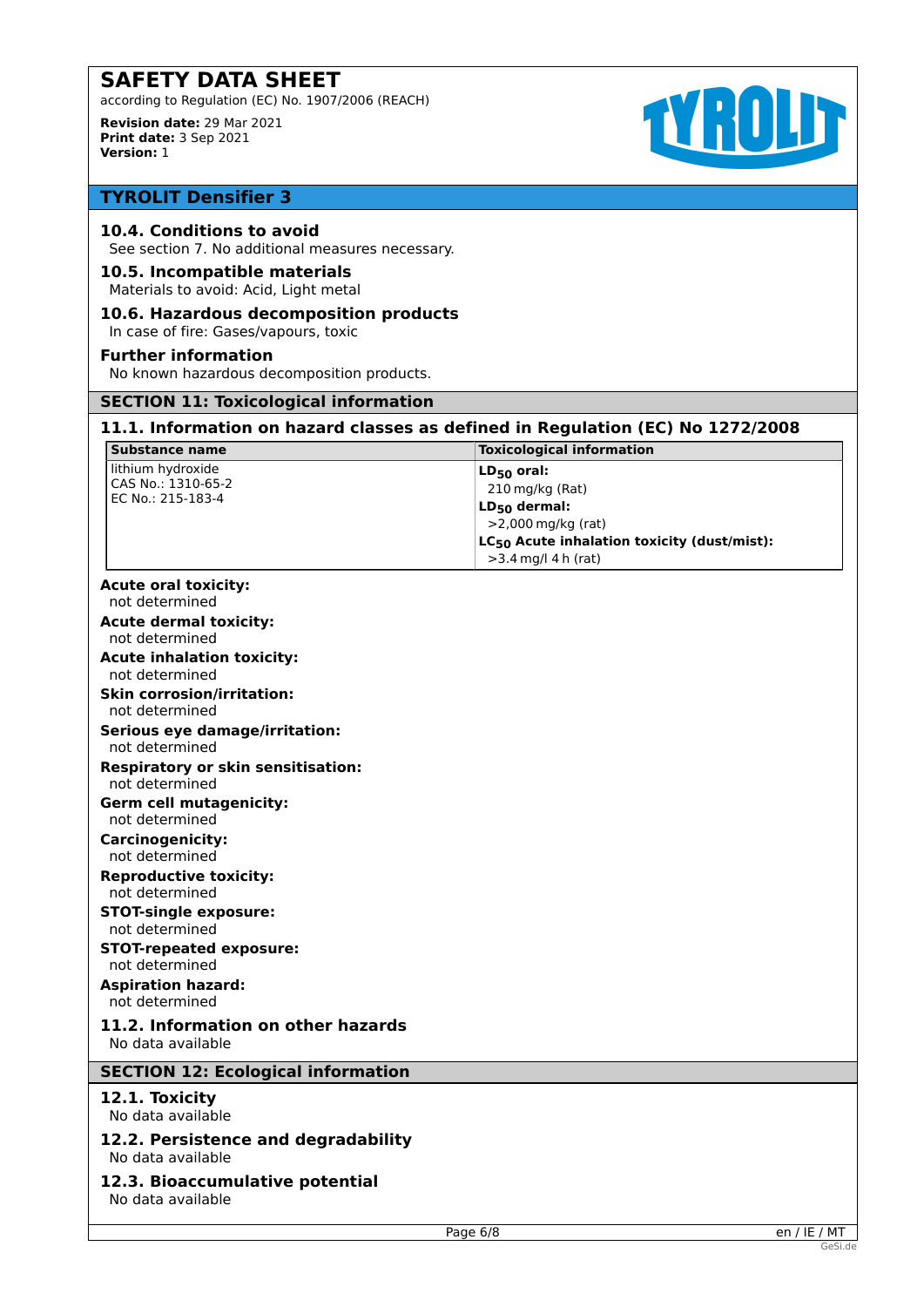according to Regulation (EC) No. 1907/2006 (REACH)

**Revision date:** 29 Mar 2021 **Print date:** 3 Sep 2021 **Version:** 1



# **TYROLIT Densifier 3**

# **12.4. Mobility in soil**

No data available

# **12.5. Results of PBT and vPvB assessment**

No data available

#### **12.6. Endocrine disrupting properties** No data available

**12.7. Other adverse effects**

The evaluation was carried out according to the calculation method.

### **SECTION 13: Disposal considerations**

# **13.1. Waste treatment methods**

Waste disposal according to directive 2008/98/EC, covering waste and dangerous waste.

# **13.1.1. Product/Packaging disposal**

Waste codes/waste designations according to EWC/AVV

## **Waste code product:**

06 02 99 Wastes not otherwise specified

### **Waste code packaging:**

15 01 02 Plastic packaging

# **Waste treatment options**

### **Appropriate disposal / Product:**

Dispose of waste according to applicable legislation. Consult the appropriate local waste disposal expert about waste disposal.

# **Appropriate disposal / Package:**

Completely emptied packages can be recycled.

### **SECTION 14: Transport information**

No dangerous good in sense of these transport regulations.

| Land transport (ADR/<br>RID)                                     | <b>Inland waterway</b><br>craft (ADN)                            | Sea transport (IMDG)                                             | <b>Air transport (ICAO-</b><br>TI / IATA-DGR)                    |
|------------------------------------------------------------------|------------------------------------------------------------------|------------------------------------------------------------------|------------------------------------------------------------------|
| 14.1. UN number or ID number                                     |                                                                  |                                                                  |                                                                  |
| No dangerous good<br>in sense of these<br>transport regulations. | No dangerous good<br>in sense of these<br>transport regulations. | No dangerous good<br>in sense of these<br>transport regulations. | No dangerous good<br>in sense of these<br>transport regulations. |
| 14.2. UN proper shipping name                                    |                                                                  |                                                                  |                                                                  |
| No dangerous good in sense of<br>these transport regulations.    | No dangerous good in sense of<br>these transport regulations.    | No dangerous good in sense of<br>these transport regulations.    | No dangerous good in sense of<br>these transport regulations.    |
| 14.3. Transport hazard class(es)                                 |                                                                  |                                                                  |                                                                  |
| not relevant                                                     |                                                                  |                                                                  |                                                                  |
| 14.4. Packing group                                              |                                                                  |                                                                  |                                                                  |
| not relevant                                                     |                                                                  |                                                                  |                                                                  |
| 14.5. Environmental hazards                                      |                                                                  |                                                                  |                                                                  |

not relevant

# **14.6. Special precautions for user**

not relevant

### **14.7. Maritime transport in bulk according to IMO instruments** not relevant